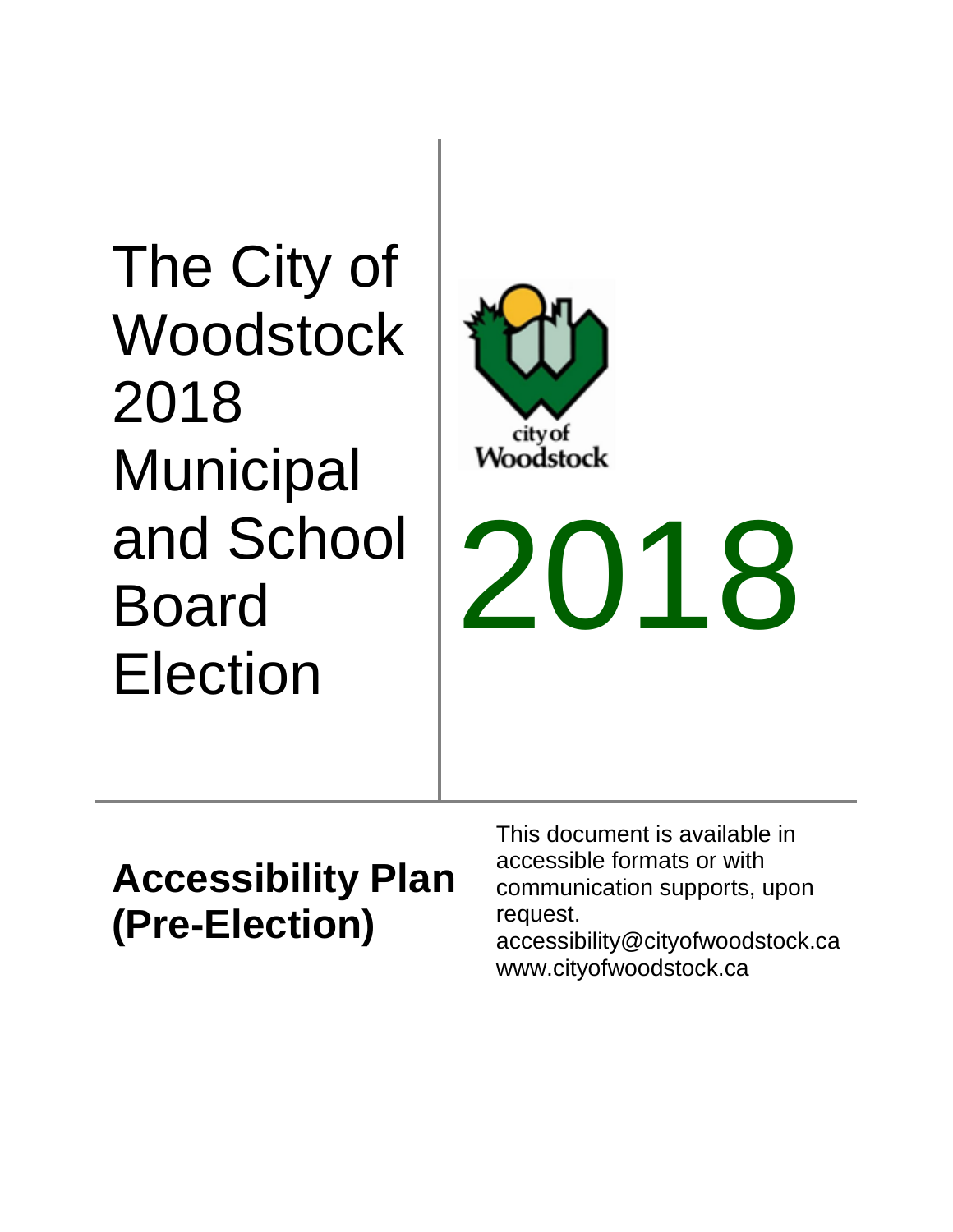## 2018 Municipal and School Board Election Accessibility Plan

### **Background**

In accordance with the *Municipal Elections Act, 1996*, the clerk must have regard for the needs of electors and candidates with disabilities and shall prepare a plan regarding the identification, removal and prevention of barriers that affect electors and candidates with disabilities. The plan must be made available to the public before voting day. Within 90 days after the election, the clerk must also prepare a public report about the identification, removal and prevention of barriers that affected electors and candidates with disabilities.

## **Legislation**

Section 12.1 of the *Municipal Elections Act* states that:

*"(1) A clerk who is responsible for conducting an election shall have regard to the needs of electors and candidates with disabilities.*

*(2) The clerk shall prepare a plan regarding the identification, removal and prevention of barriers that affect electors and candidates with disabilities and shall make the plan available to the public before voting day in a regular election.*

*(3) Within 90 days after voting day in a regular election, the clerk shall prepare a report about the identification, removal and prevention of barriers that affect electors and candidates with disabilities and shall make the report available to the public."*

Section 45(2) of the *Municipal Elections Act* states that:

*"In establishing locations of voting places, the clerk shall ensure that each voting place is accessible to electors with disabilities."*

#### **Polling Locations**

Advance polls will be held at the following locations:

- City Hall, 500 Dundas Street
	- o Saturday, October 6, 2018; 9:00 a.m. to 4:00 p.m.
	- o Tuesday to Friday, October 9 to October 12, 2018; 8:00 a.m. to 4:00 p.m.
	- o Monday to Friday, October 15 to October 19, 2018; 12:00 p.m to 8:00 p.m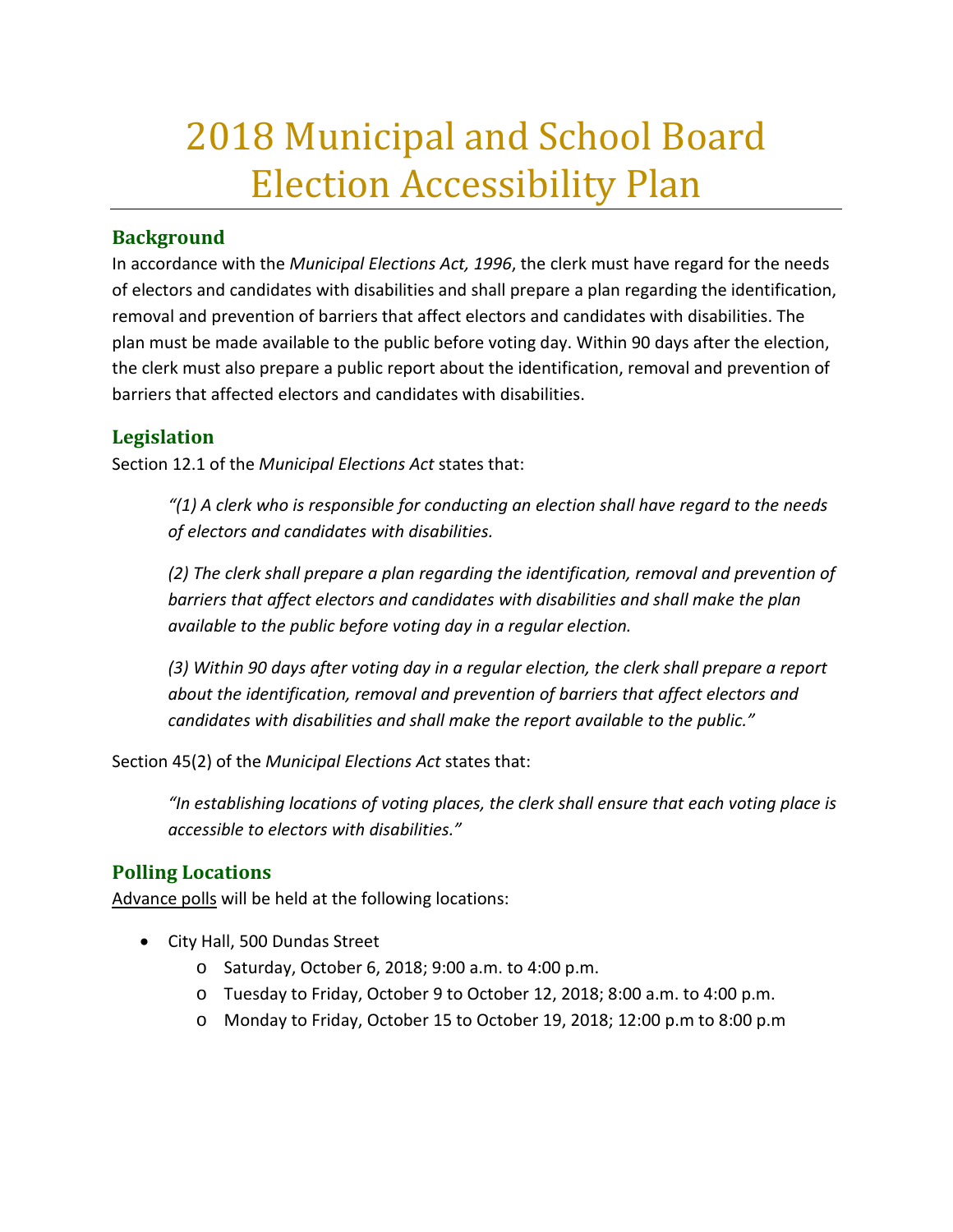Election Day Polls will be held on October 22, 2018 from 10 a.m. - 8 p.m. at the following locations:

- Goff Hall, 381 Finkle Street
- Unifor Hall, 126 Beale Street
- The Rock Community Church, 1140 Nellis Street
- Oxford Auditorium, 875 Nellis Street

Goff Hall, Unifor Hall, and the Rock Community Church were also used as Election Day polls in 2014 and the feedback regarding accessibility was positive. Cowan Park has been replaced with the Oxford Auditorium as the turnout at Cowan Park was quite low in 2014, likely due to the geographic location.

Roving Polls will be conducted at all required nursing homes, retirement homes, and hospitals as per the *Municipal Elections Act*.

*The Municipal Elections Act* was changed in 2016 so that landlords and condominium corporations are no longer allowed to prohibit tenants or owners from displaying election signs on their premise. This includes the ability to display election signs in common areas of the building even if the space is being used as a voting place. As a result, the City of Woodstock will no longer be using apartment buildings as voting places in order to ensure the neutrality of the voting place. Instead, an additional week of advanced voting from 12 p.m. - 8 p.m. has been added at City Hall and a poll will now be held on the Saturday of Thanksgiving weekend. This advanced voting will be accessible to all members of the public rather than just the tenants of the apartment buildings.

Additional election information can be found at the City of Woodstock website:<https://www.cityofwoodstock.ca/en/city-governance/municipal-election.aspx>

#### **Removing and Preventing Barriers**

The City of Woodstock is committed to taking measures to identify and remove accessibility barriers that may exist through the voting process and at polling locations. The following measures are being taken to remove and prevent barriers during the 2018 Municipal and School Board Election:

• The new voting location at Oxford Auditorium was deemed fully accessible by the City's summer accessibility student in 2017, who utilizes both a power wheelchair and a service animal. This location is fully accessible to any citizen with a mobility impairment or device.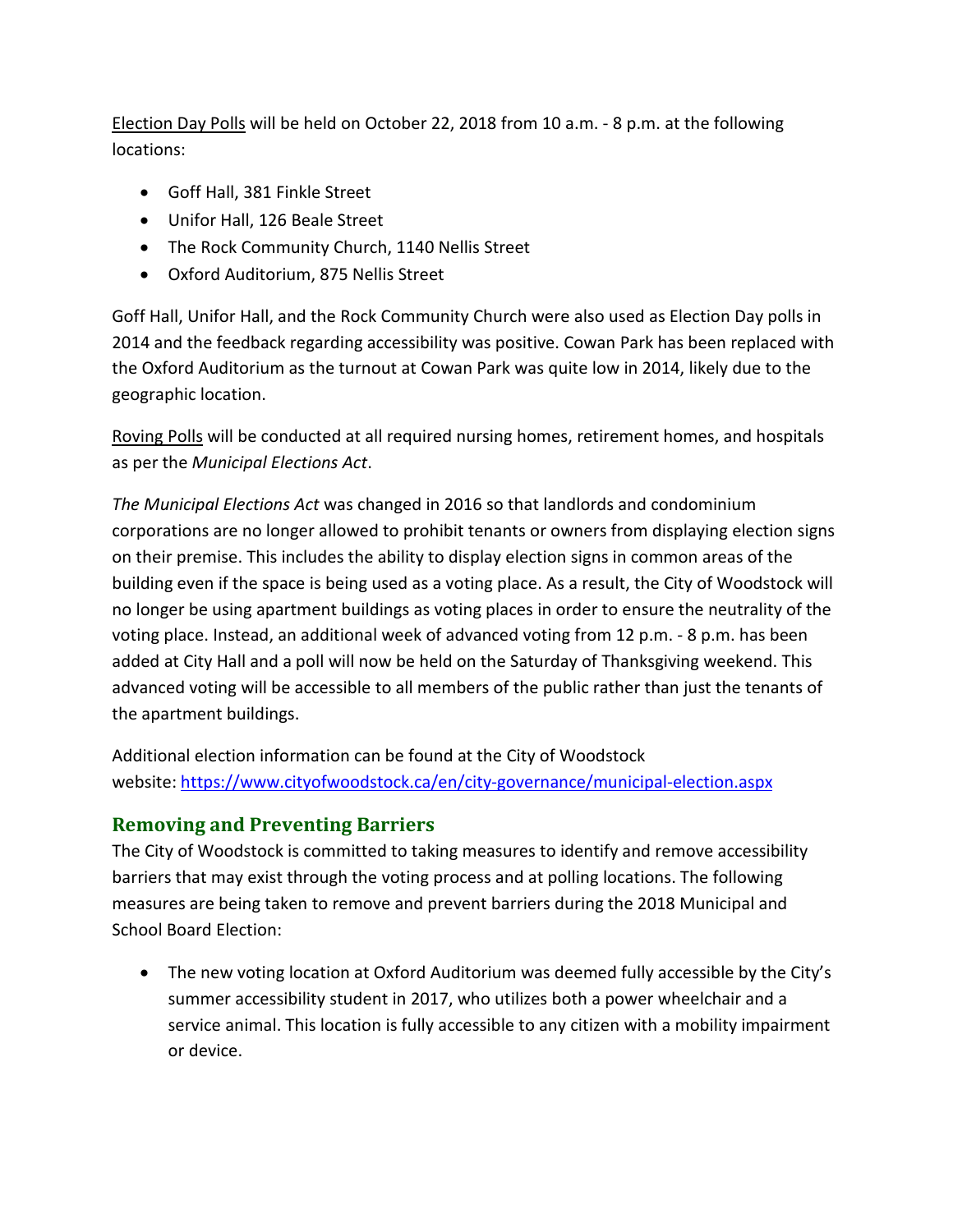- An election location Accessibility Checklist (Appendix A) has been created and completed for each location in order for election staff to review the polling location and ensure that any barriers are identified and removed.
- Chairs will be placed in the hallways of voting locations so individuals will be able to sit, in the event that there are line-ups at the respective voting location.
- Any polling location that does not have automatic power-assist doors, will have doors propped open so any individual using a mobility aid can freely access the voting space.
- Service animals are permitted at all polling locations.
- None of the Election Day polls listed above have stairs at the location entrance and all have wide doors, thus ensuring persons using mobility devices will have access to the location.
- Voters will be able to cast their ballots at any of the four voting locations on voting day. This 'vote anywhere' method will assist all voters by providing the opportunity to vote at the most convenient location.
- When casting ballots, electors may have election staff or a support person(s) assist with reading the ballot aloud and/or marking the ballot.
- To allow an elector with a disability to vote, election staff will attend to the elector anywhere within the area designated as the voting place.
- Goff Hall will be configured with an accessible voting terminal that is used by voters who require assistance to mark their ballot. The accessible voting terminal provides accessibility to those voters who are unable to negotiate a paper ballot and manual marking device such as a pen. A standard ballot will be issued to the voter and inserted into the voting terminal. The terminal will display the ballot choices and instructions in large text print on a touch screen monitor, and the information is read by a synthesized speech audio system. Voters have the ability to make their selection by touching the buttons on the screen or by pressing the keys on the Braille keypad. The accessible voting terminal will confirm votes selected for voter verification and generate a marked paper ballot with a mark that is indistinguishable from a ballot marked by hand to ensure voter secrecy. The voter will then proceed to the Vote Tabulator Operator who will feed the ballot into the tabulator as per standard procedure.
- Election staff will also be visiting Woodingford Lodge, Park Place, Oxford Gardens, Caressant Care, Langdon Retirement, Cedarview Retirement, and Woodstock Hospital on Election Day. Residents of these facilities will have the opportunity to cast their ballots in an accessible space without leaving their residence.
- As noted above, advanced roving polls will no longer be held at apartment buildings. However, the addition of 5 days of advanced voting as well as a poll on Thanksgiving weekend will provide all voters with additional options for casting a ballot.
- All voting locations are located along a transit route.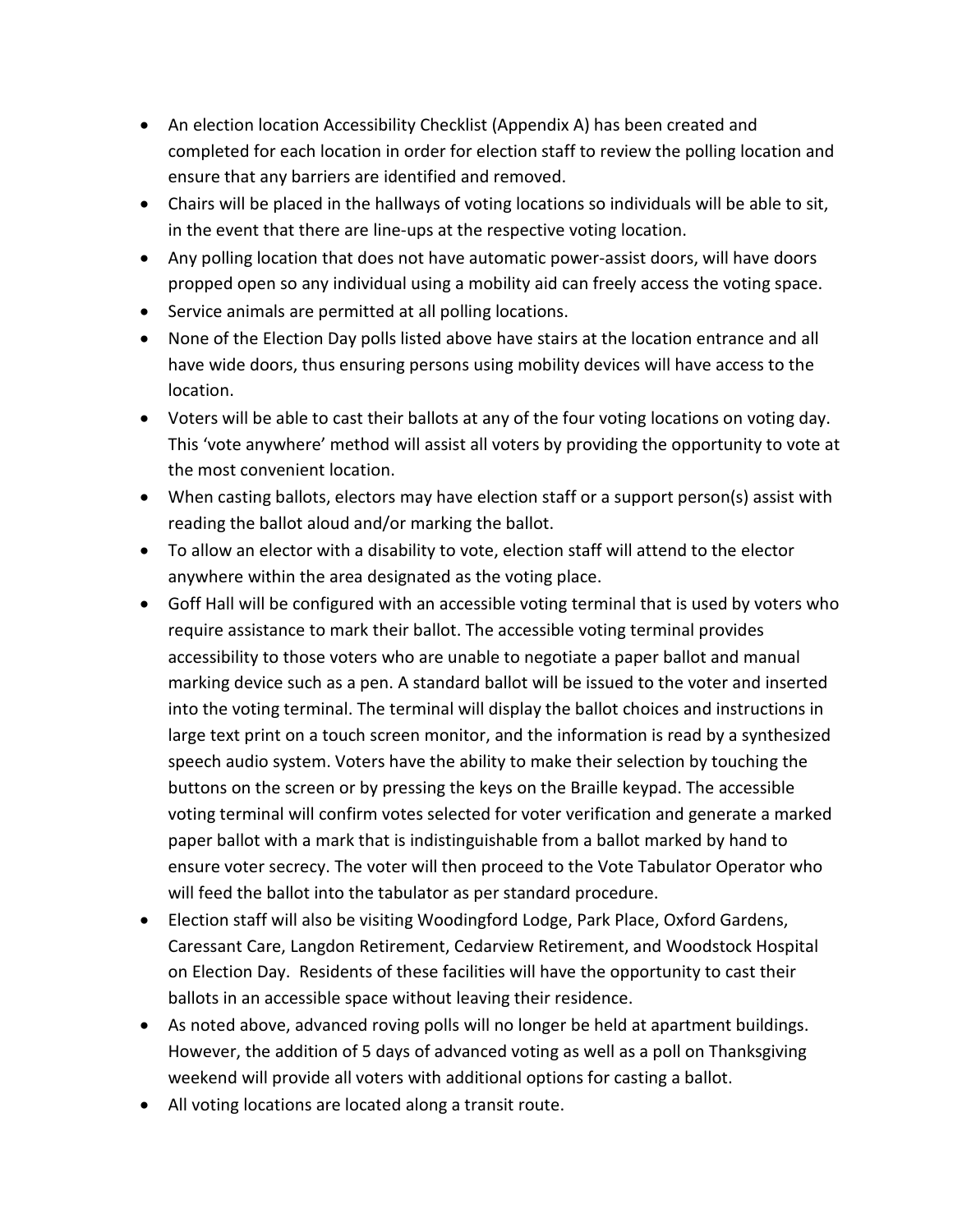- Transit and Para-Transit will be running at all times when the polls are open.
- Accessible formats and communication supports for all election material will be made available upon request.

#### **Feedback**

Feedback, comments, and suggestions regarding the accessibility of elections is encouraged and invited. Please contact the City Clerk or the Deputy Clerk.

> **City of Woodstock** P.O. Box 1539 500 Dundas Street Woodstock, Ontario N4S 0A7

(519) 539-1291 (phone) | (519) 539-7268 (TTY) [accessibility@cityofwoodstock.ca](mailto:accessibility@cityofwoodstock.ca) [| http://www.cityofwoodstock.ca](http://www.cityofwoodstock.ca/)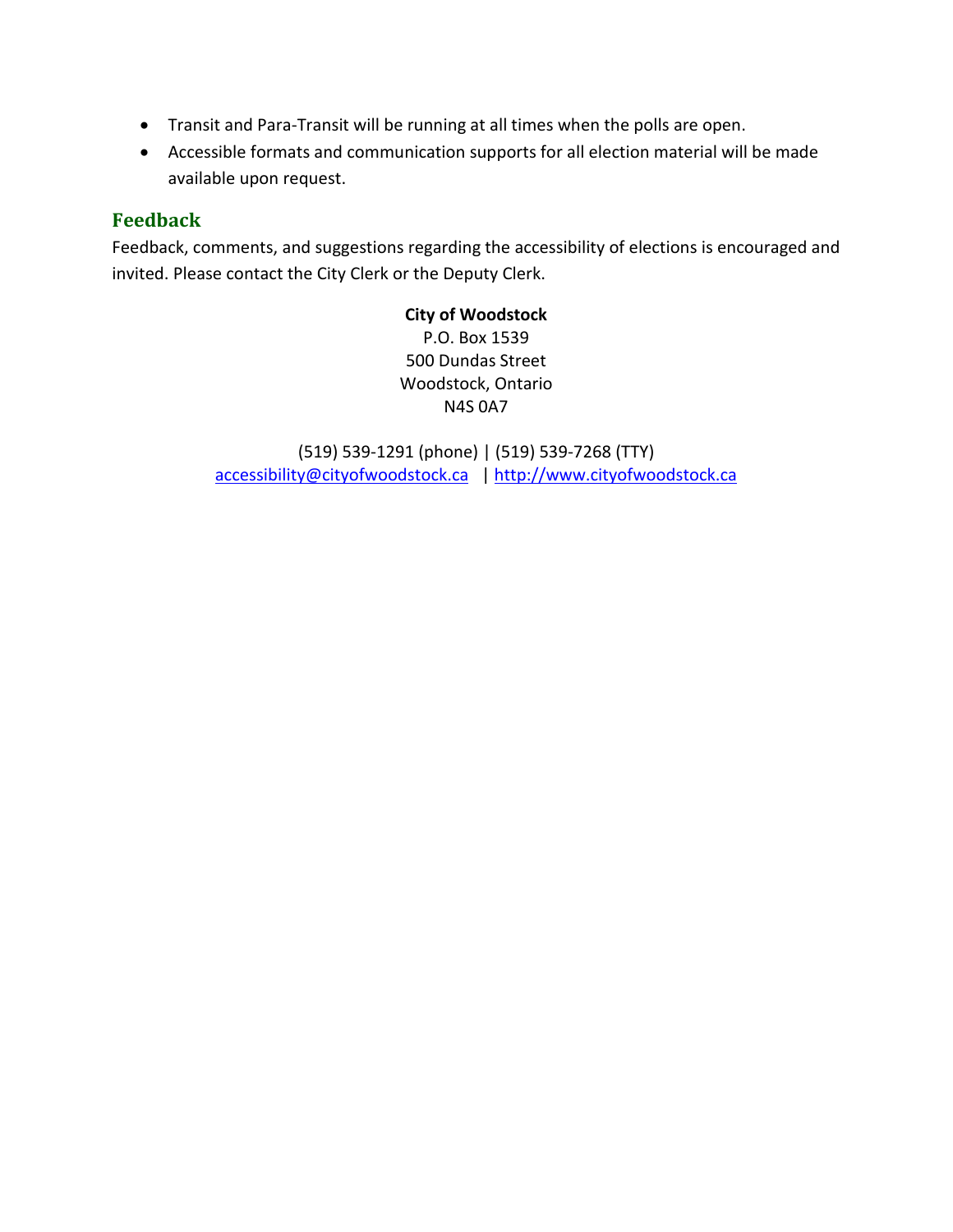# Appendix A

# **Barrier-Free Accessibility Checklist: Voting Locations**



Voting Location: \_\_\_\_\_\_\_\_\_\_\_\_\_\_\_\_\_\_\_\_\_\_\_\_\_\_\_\_\_\_\_\_\_\_\_\_\_\_\_\_\_\_\_\_\_\_\_\_\_\_\_\_\_\_\_\_\_\_\_\_\_\_\_

#### **1. Parking**

|    | a.                     | Number of accessible parking spaces on site:                                                                                                   |       |        |            |          |  |  |
|----|------------------------|------------------------------------------------------------------------------------------------------------------------------------------------|-------|--------|------------|----------|--|--|
|    | b.                     | Location in respect to the entrance way/distance to walk:<br>Are the accessible parking spaces clearly marked with the International Symbol of |       |        |            |          |  |  |
|    | c.                     |                                                                                                                                                |       |        |            |          |  |  |
|    |                        | Accessibility?                                                                                                                                 |       | Yes    |            | No       |  |  |
|    | d.                     | Is there adequate lighting?                                                                                                                    |       | Yes    |            | No.      |  |  |
|    | e.                     | Surface:                                                                                                                                       | Paved | Gravel |            | Concrete |  |  |
| 2. | <b>Exterior Access</b> |                                                                                                                                                |       |        |            |          |  |  |
|    | a.                     | Accessible route from parking to entrance:                                                                                                     |       |        | Yes        | No       |  |  |
|    | b.                     | Are curb cuts provided along the barrier-free path of travel?                                                                                  |       |        | Yes        | No       |  |  |
|    | c.                     | Ramp landings are wide enough for wheelchairs and scooters and have a firm, level,                                                             |       |        |            |          |  |  |
|    |                        | non-slip finish:                                                                                                                               |       |        | <b>Yes</b> | No.      |  |  |
|    | d.                     | Is the building and route signage displayed, in large and high-contrast lettering?                                                             |       |        |            |          |  |  |
|    |                        | Yes<br>No                                                                                                                                      |       |        |            |          |  |  |
|    | e.                     | Obstacles (please list)                                                                                                                        |       |        |            |          |  |  |
|    |                        | i.                                                                                                                                             |       |        |            |          |  |  |
|    |                        | ii.                                                                                                                                            |       |        |            |          |  |  |

#### **3. Drop off and Loading Zones**

|    | a. | Surface:                                     | Paved                                         | Gravel     | Concrete |
|----|----|----------------------------------------------|-----------------------------------------------|------------|----------|
|    | b. | Appropriate for voter drop-off/para-transit: |                                               | Yes        | No.      |
|    | c. | Bus Shelter or stop nearby:                  |                                               | <b>Yes</b> | No.      |
| 4. |    | <b>Entrances and Exterior Doors</b>          |                                               |            |          |
|    | a. |                                              | Barrier-free path of travel to entrance:      | Yes        | No.      |
|    | b. |                                              | Adequate lighting leading to entrance:        | Yes        | No.      |
|    | c. | Power-Assist door at entrance:               |                                               | Yes        | No.      |
|    | d. |                                              | If no power-assist, can door be propped open? | Yes        | No.      |